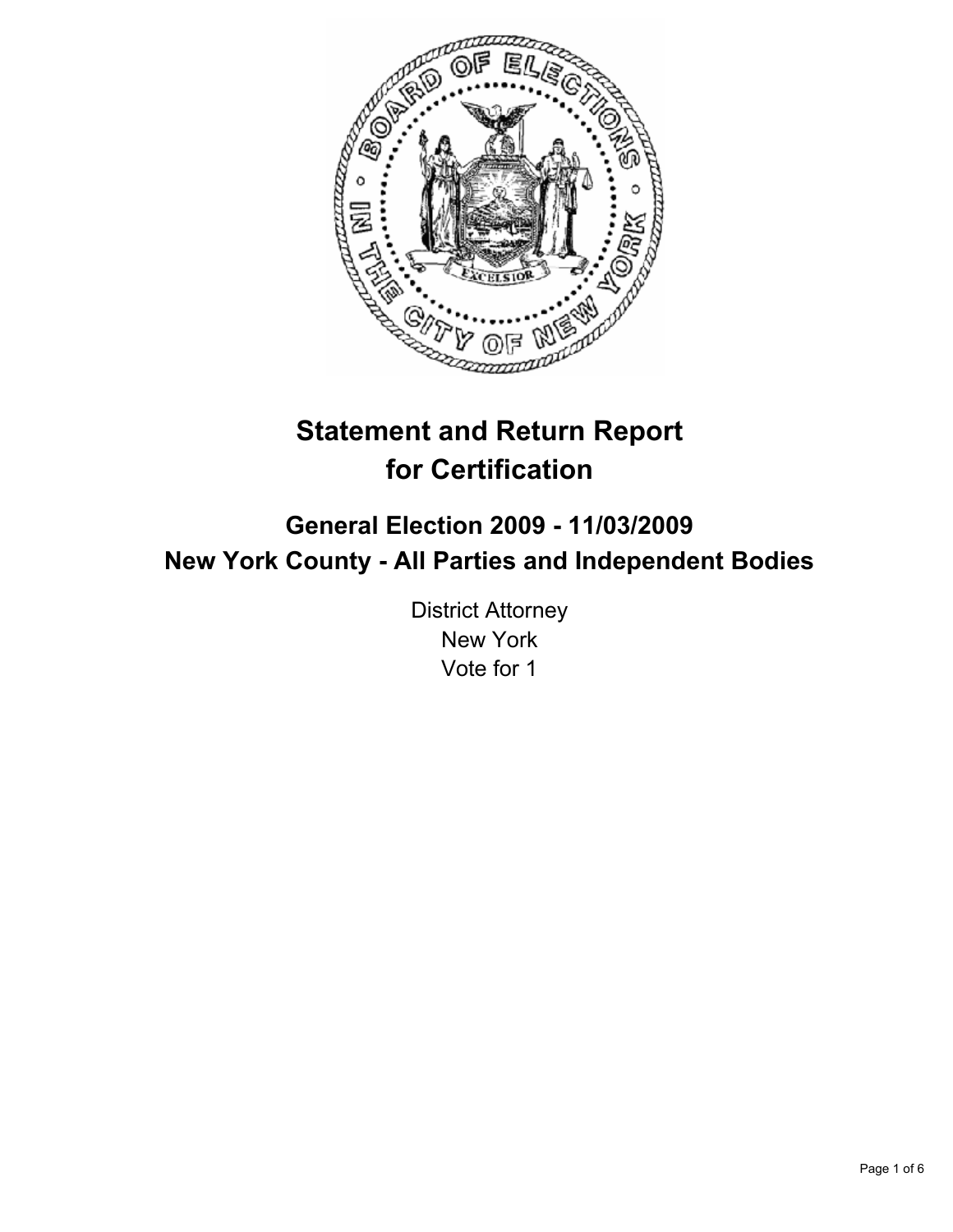

| PUBLIC COUNTER                     | 21,159 |
|------------------------------------|--------|
| <b>EMERGENCY</b>                   | 20     |
| ABSENTEE/MILITARY                  | 290    |
| <b>AFFIDAVIT</b>                   | 304    |
| <b>Total Ballots</b>               | 21,773 |
| CYRUS VANCE JR. (DEMOCRATIC)       | 10,853 |
| RICHARD M ABORN (WORKING FAMILIES) | 1,213  |
| ALANA LESCZYNSKI (WRITE-IN)        |        |
| <b>Total Votes</b>                 | 12,067 |
| Unrecorded                         | 9.706  |

## **Assembly District 65**

| PUBLIC COUNTER                      | 25,649 |
|-------------------------------------|--------|
| <b>EMERGENCY</b>                    | 41     |
| ABSENTEE/MILITARY                   | 682    |
| <b>AFFIDAVIT</b>                    | 371    |
| <b>Total Ballots</b>                | 26,743 |
| CYRUS VANCE JR. (DEMOCRATIC)        | 16,367 |
| RICHARD M ABORN (WORKING FAMILIES)  | 1,275  |
| <b>JASON WEINGARTNER (WRITE-IN)</b> |        |
| <b>Total Votes</b>                  | 17,643 |
| Unrecorded                          | 9.100  |

| <b>PUBLIC COUNTER</b>              | 24,587 |
|------------------------------------|--------|
| <b>EMERGENCY</b>                   | 106    |
| ABSENTEE/MILITARY                  | 558    |
| <b>AFFIDAVIT</b>                   | 316    |
| <b>Total Ballots</b>               | 25,567 |
| CYRUS VANCE JR. (DEMOCRATIC)       | 17,240 |
| RICHARD M ABORN (WORKING FAMILIES) | 2,303  |
| FULL PUBLIC FUNDING (WRITE-IN)     |        |
| <b>JULIE KUSHNER (WRITE-IN)</b>    |        |
| <b>Total Votes</b>                 | 19,545 |
| Unrecorded                         | 6.022  |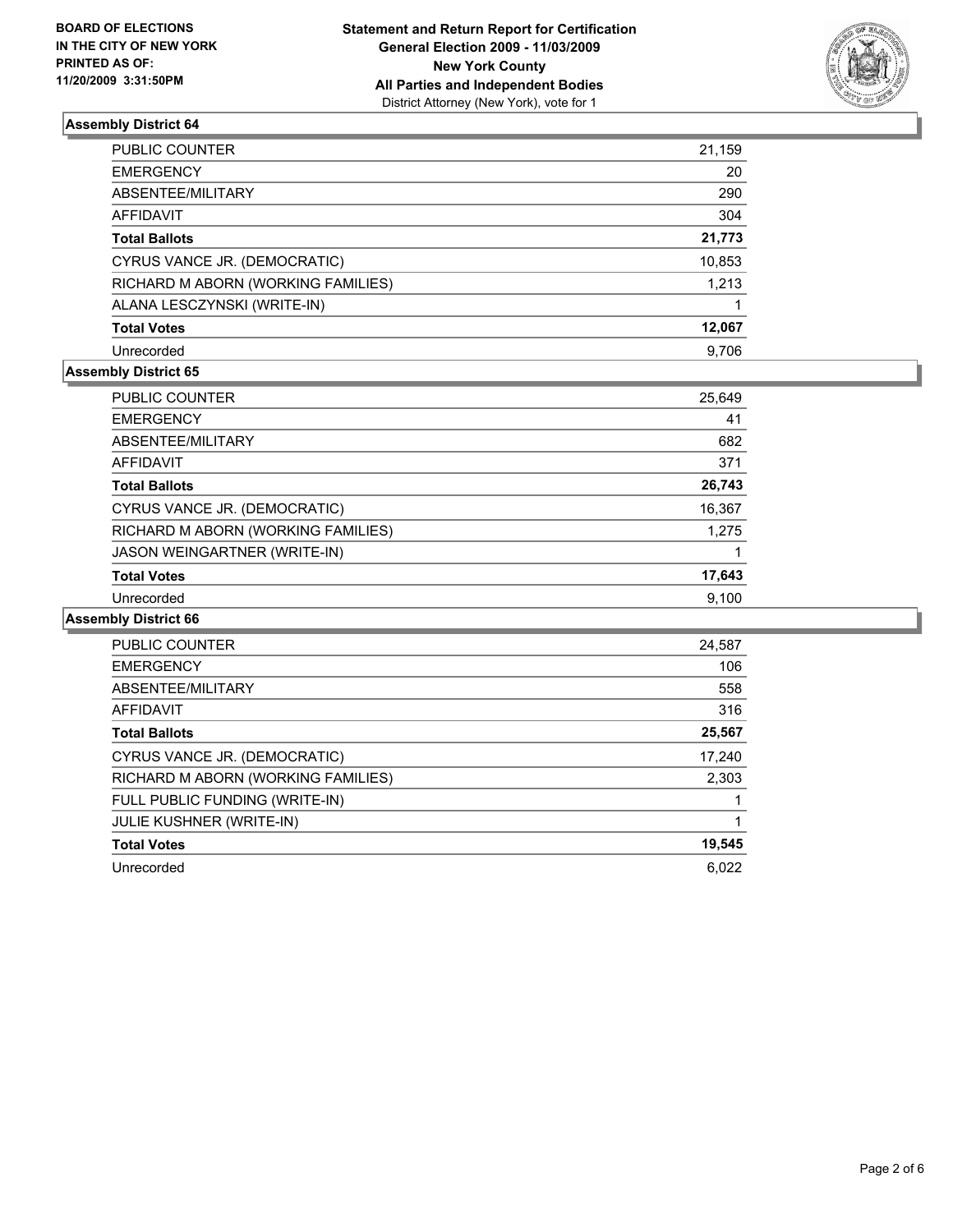

| <b>PUBLIC COUNTER</b>              | 30,749 |
|------------------------------------|--------|
| <b>EMERGENCY</b>                   | 66     |
| ABSENTEE/MILITARY                  | 654    |
| <b>AFFIDAVIT</b>                   | 405    |
| <b>Total Ballots</b>               | 31,874 |
| CYRUS VANCE JR. (DEMOCRATIC)       | 21,280 |
| RICHARD M ABORN (WORKING FAMILIES) | 2,156  |
| ALTON MADDOX (WRITE-IN)            |        |
| DAVID SACK (WRITE-IN)              |        |
| LINDA SHUDY (WRITE-IN)             | 1      |
| <b>Total Votes</b>                 | 23,439 |
| Unrecorded                         | 8.435  |

**Assembly District 68**

| <b>PUBLIC COUNTER</b>              | 18,035 |
|------------------------------------|--------|
| <b>EMERGENCY</b>                   | 73     |
| ABSENTEE/MILITARY                  | 252    |
| AFFIDAVIT                          | 266    |
| <b>Total Ballots</b>               | 18,626 |
| CYRUS VANCE JR. (DEMOCRATIC)       | 10,743 |
| RICHARD M ABORN (WORKING FAMILIES) | 725    |
| 14A (WRITE-IN)                     |        |
| <b>Total Votes</b>                 | 11,469 |
| Unrecorded                         | 7,157  |
|                                    |        |

| PUBLIC COUNTER                     | 26,526 |
|------------------------------------|--------|
| <b>EMERGENCY</b>                   | 296    |
| ABSENTEE/MILITARY                  | 505    |
| AFFIDAVIT                          | 290    |
| <b>Total Ballots</b>               | 27,617 |
| CYRUS VANCE JR. (DEMOCRATIC)       | 18,046 |
| RICHARD M ABORN (WORKING FAMILIES) | 2,503  |
| NONE (WRITE-IN)                    |        |
| <b>Total Votes</b>                 | 20,550 |
| Unrecorded                         | 7,067  |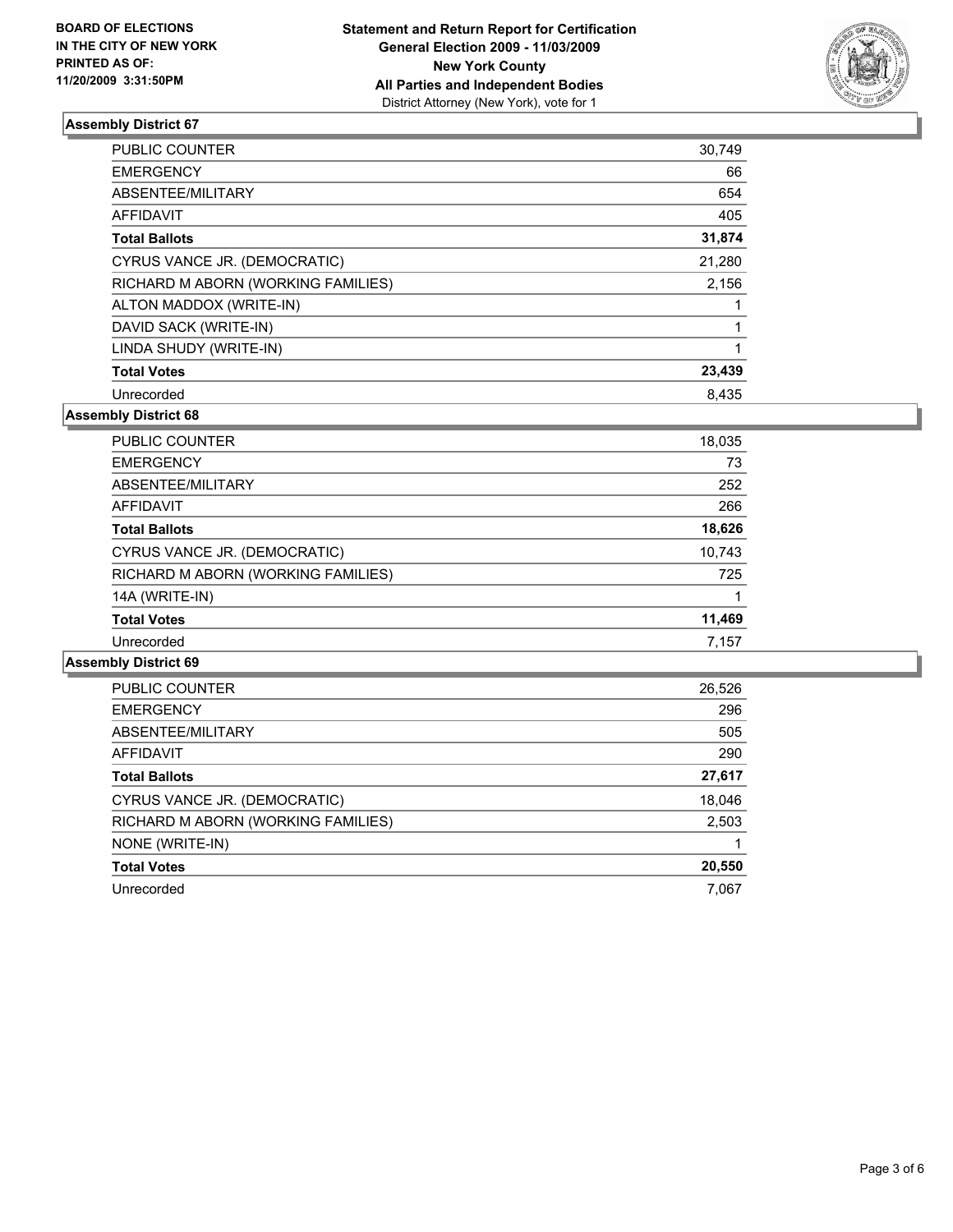

| <b>PUBLIC COUNTER</b>              | 21,206 |
|------------------------------------|--------|
| <b>EMERGENCY</b>                   | 44     |
| ABSENTEE/MILITARY                  | 347    |
| AFFIDAVIT                          | 337    |
| <b>Total Ballots</b>               | 21,934 |
| CYRUS VANCE JR. (DEMOCRATIC)       | 13,830 |
| RICHARD M ABORN (WORKING FAMILIES) | 959    |
| CYRUS VANCE (WRITE-IN)             |        |
| LESLIE CROCKER-SNYDER (WRITE-IN)   |        |
| <b>Total Votes</b>                 | 14,791 |
| Unrecorded                         | 7.143  |

## **Assembly District 71**

| <b>PUBLIC COUNTER</b>              | 20,188 |
|------------------------------------|--------|
| <b>EMERGENCY</b>                   | 37     |
| ABSENTEE/MILITARY                  | 310    |
| AFFIDAVIT                          | 289    |
| <b>Total Ballots</b>               | 20,824 |
| CYRUS VANCE JR. (DEMOCRATIC)       | 12,583 |
| RICHARD M ABORN (WORKING FAMILIES) | 1,157  |
| MICHAEL HARDY (WRITE-IN)           |        |
| MONTELL WILLIAMS (WRITE-IN)        | 1      |
| <b>Total Votes</b>                 | 13,742 |
| Unrecorded                         | 7,082  |
|                                    |        |

| PUBLIC COUNTER                     | 14,599 |
|------------------------------------|--------|
| <b>EMERGENCY</b>                   | 9      |
| ABSENTEE/MILITARY                  | 99     |
| <b>AFFIDAVIT</b>                   | 137    |
| <b>Total Ballots</b>               | 14,844 |
| CYRUS VANCE JR. (DEMOCRATIC)       | 8,283  |
| RICHARD M ABORN (WORKING FAMILIES) | 576    |
| <b>Total Votes</b>                 | 8,859  |
| Unrecorded                         | 5.985  |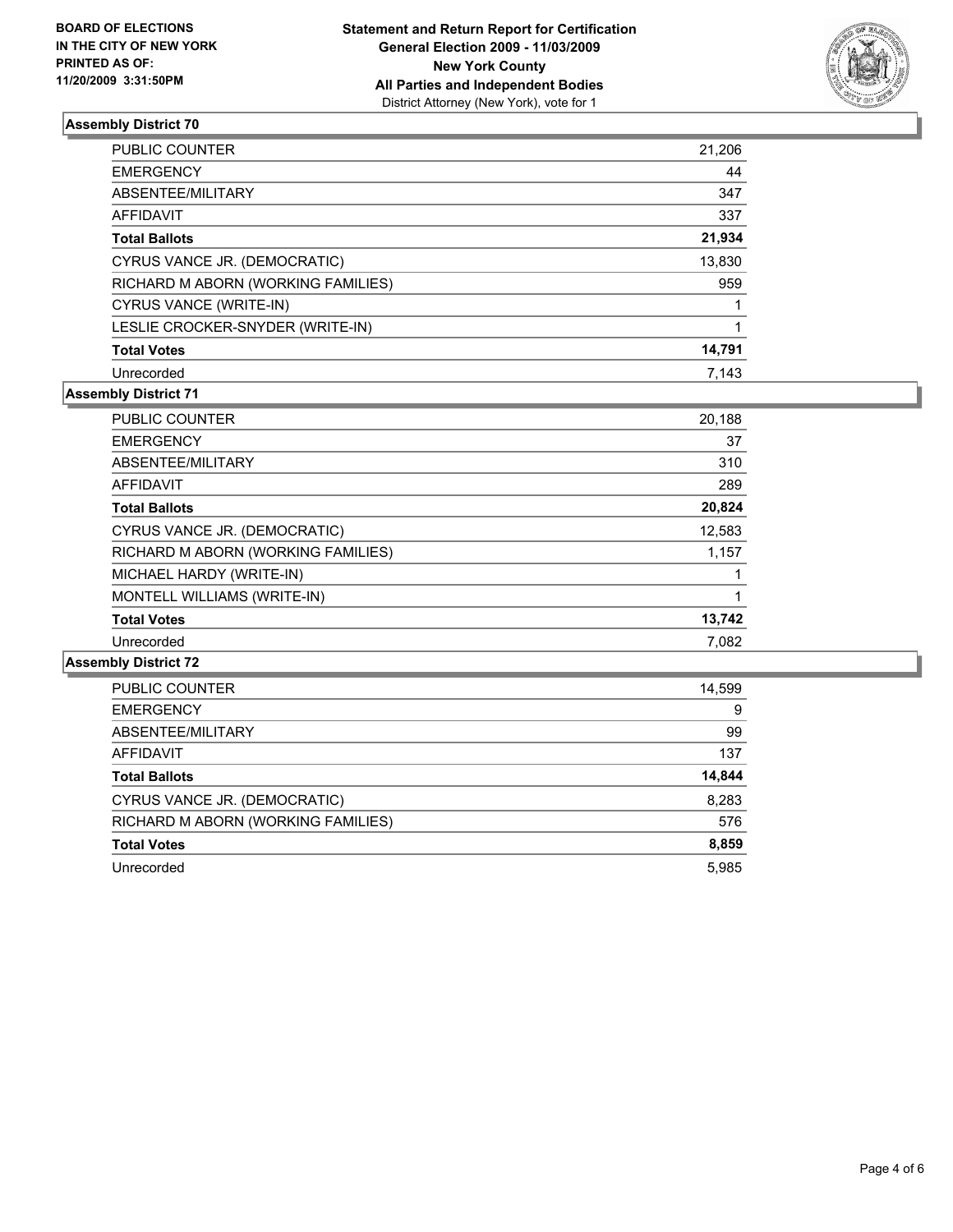

| PUBLIC COUNTER                     | 29,231 |
|------------------------------------|--------|
| <b>EMERGENCY</b>                   | 134    |
| ABSENTEE/MILITARY                  | 802    |
| <b>AFFIDAVIT</b>                   | 333    |
| <b>Total Ballots</b>               | 30,500 |
| CYRUS VANCE JR. (DEMOCRATIC)       | 18,515 |
| RICHARD M ABORN (WORKING FAMILIES) | 1,043  |
| ERIC COSTELLO (WRITE-IN)           |        |
| LESLIE CROCKER-SNYDER (WRITE-IN)   |        |
| <b>MARIO BIAGG (WRITE-IN)</b>      |        |
| <b>Total Votes</b>                 | 19,561 |
| Unrecorded                         | 10.939 |

**Assembly District 74**

| <b>PUBLIC COUNTER</b>              | 24,647 |
|------------------------------------|--------|
| <b>EMERGENCY</b>                   | 80     |
| ABSENTEE/MILITARY                  | 464    |
| AFFIDAVIT                          | 288    |
| <b>Total Ballots</b>               | 25,479 |
| CYRUS VANCE JR. (DEMOCRATIC)       | 15,514 |
| RICHARD M ABORN (WORKING FAMILIES) | 1,706  |
| LESLIE CROCKER (WRITE-IN)          |        |
| <b>Total Votes</b>                 | 17,221 |
| Unrecorded                         | 8.258  |
|                                    |        |

| <b>PUBLIC COUNTER</b>              | 24,825 |
|------------------------------------|--------|
| <b>EMERGENCY</b>                   | 58     |
| ABSENTEE/MILITARY                  | 550    |
| AFFIDAVIT                          | 392    |
| <b>Total Ballots</b>               | 25,825 |
| CYRUS VANCE JR. (DEMOCRATIC)       | 16,157 |
| RICHARD M ABORN (WORKING FAMILIES) | 1,672  |
| <b>BERNARD BLOCK (WRITE-IN)</b>    |        |
| BERNARD J MICHAEL (WRITE-IN)       |        |
| CHUCK ZLATKIN (WRITE-IN)           |        |
| <b>Total Votes</b>                 | 17,832 |
| Unrecorded                         | 7.993  |